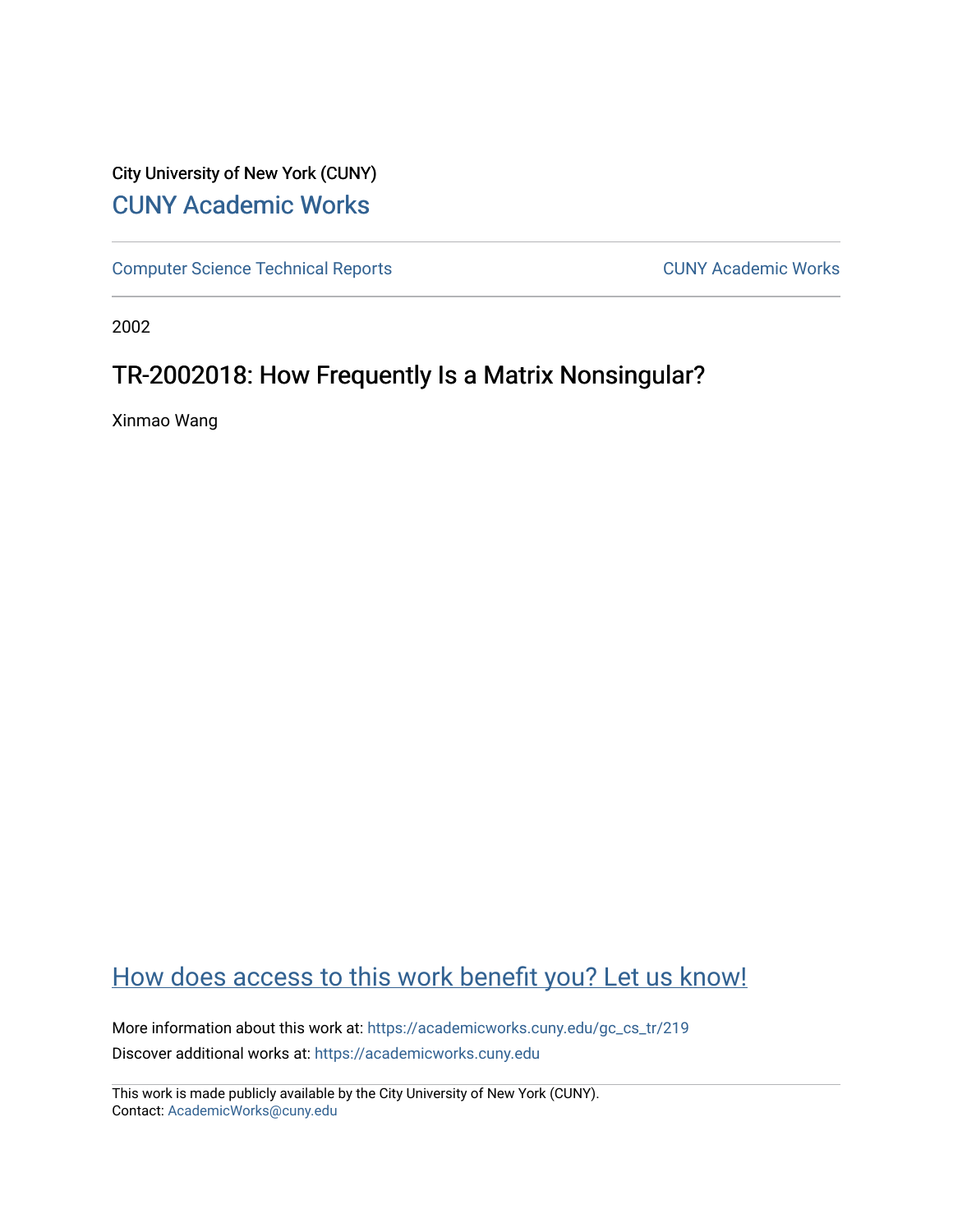## How frequently is a matrix nonsingular?

Xinmao Wang Ph.D. Program in Mathematics Graduate School of CUNY, New York, NY 10016, USA xwang2@gc.cuny.edu

**Summary.** In this report, we investigate how frequently an  $n \times n$  matrix M of a certain class  $\mathfrak T$  is nonsingular on the ring  $\mathbb Z_q$ , that is,  $\det(M) \text{ mod } q \neq 0$ .  $\mathbb{Z}_q$  is the ring of integers modulo  $q = p^{g+1}$ , where p is a prime and  $g \geq 0$ . A matrix  $M$  is strongly nonsingular if  $M$  is nonsingular with all its leading principal, that is, northwestern submatrices. This property is required in many algorithms, for example, the complete recursive triangular factorization of M (see, e.g., [S69], [M80], [BA80], [P01]). Therefore, we investigate how frequently  $M$  is strongly nonsingular, too.

#### $\mathbf{1}$ **Our Experiment**

For any number  $n \in \mathbb{Z}_q$ , we define ord(n) to be the largest integer  $0 \leq r \leq$  $g+1$  such that  $p^r \mid n$ . We use Gaussian elimination to compute ord(det M) demonstrated as follows:

```
Function OrderOfDeterminant( M)
    r = 0For i = 1 To n
        If column i is 0 Then Return g+1
        While p divides all the element in column i
            divide column i by p
            r = r+1End While
```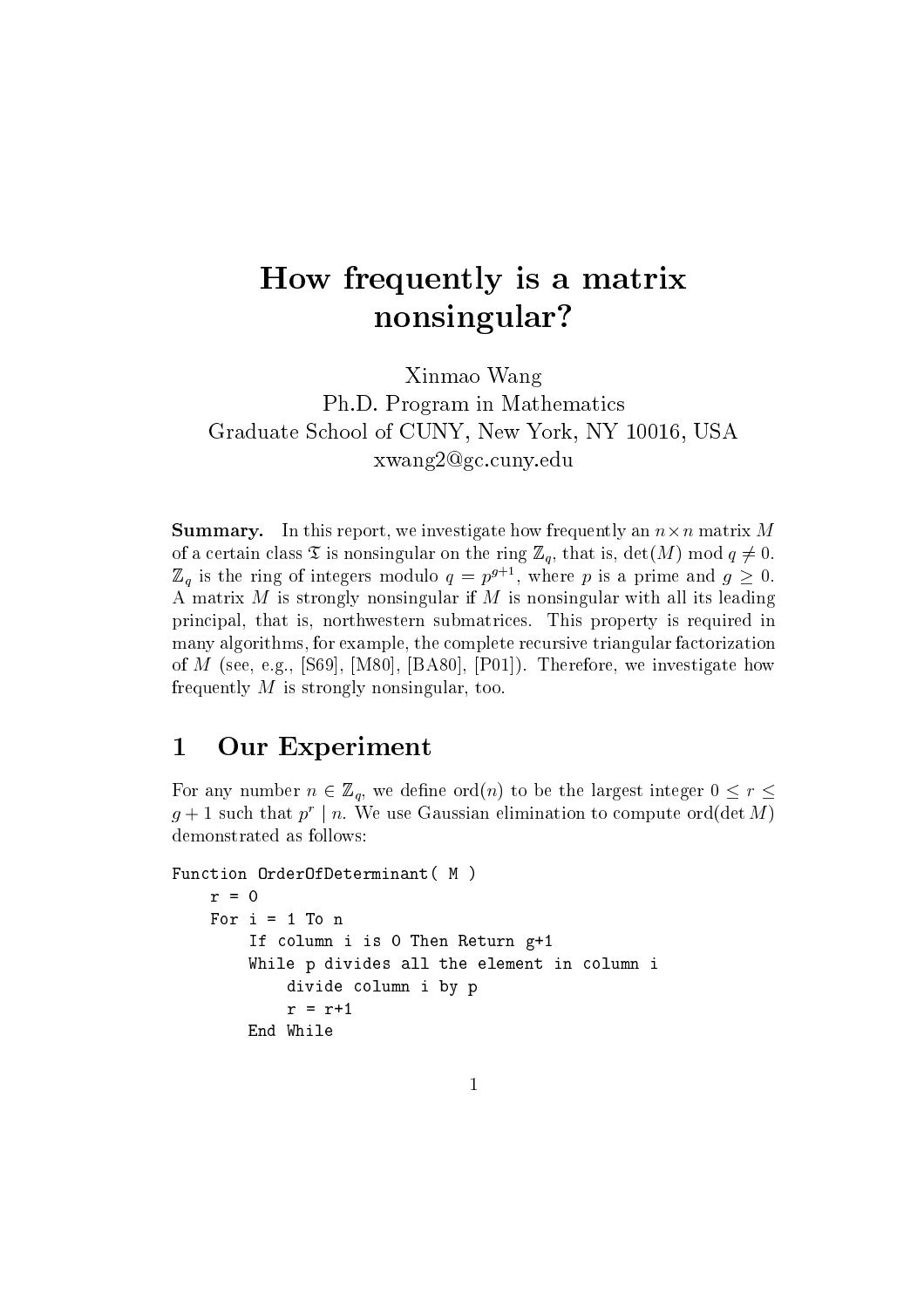```
If p divide M(i, i) Then
            find M(i,i) coprime to p
            add row j to row i
        End If
        For j = i+1 To n
            multiply row i by M(i,i)^{-1} mod q
            substract M(i,j) times row i from row j
        Next j
    Next i
    Return r
End Function
```
In the case  $\mathfrak T$  contains all matrices M, the  $M(i, j)$ 's are independent under the uniform random distribution on  $\mathbb{Z}_{\mathbb{N}}$ . In the case  $\mathfrak T$  contains all Toeplitz matrices M, the  $M(1, j)$ 's and  $M(i, 1)$ 's are independent under the uniform random distribution on  $\mathbb{Z}_n$ .

See the tables in the Appendix for our experiment results, where  $p = 2$ .

#### **Analysis of Experiment Results**  $\overline{2}$

For fixed q and n, we assume that M is singular over  $\mathbb{Z}_q$  with a probability p. Next we estimate p. Let  $x$  be a random variable such that

$$
x = \begin{cases} 1, & \det M = 0 \text{ mod } q; \\ 0, & \det M \neq 0 \text{ mod } q. \end{cases}
$$

Let  $x_1, \ldots, x_m$  be the observed values of x. By the Central Limit Theorem,

$$
\lim_{m \to \infty} \frac{(x_1 + \dots + x_m) - mp}{\sqrt{mp(1 - p)}} = N(0, 1)
$$

where  $N(0, 1)$  is the standard normal probability distribution. Therefore, a confidence interval of probability  $1 - \alpha$  for p is

$$
\left(\bar{x} - Z_{\alpha/2}\sqrt{\bar{x}(1-\bar{x})/m}, \ \bar{x} + Z_{\alpha/2}\sqrt{\bar{x}(1-\bar{x})/m}\right)
$$

where  $\bar{x} = \frac{1}{m}(x_1 + \ldots + x_m)$ ,  $Z_{\alpha}$  is defined by Probability $(N(0, 1) > Z_{\alpha}) = \alpha$ .

**Example 1** For  $p = 2, g = 7, n = 50$ , we are "99.9%" sure that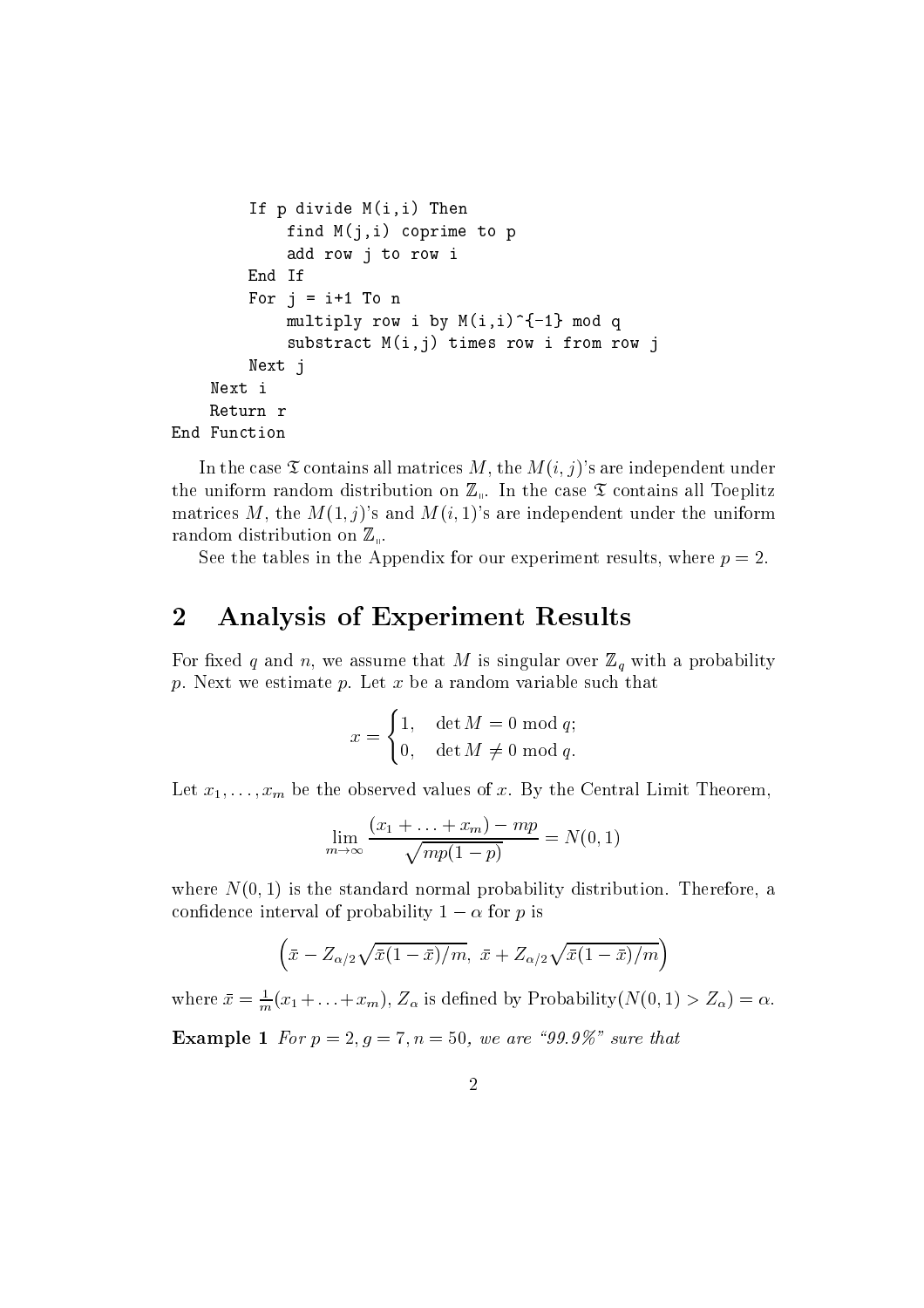- Probability (Toeplitz matrix M is nonsingular) =  $0.993 \pm 0.001$ ;
- Probability (Toeplitz matrix M is strongly nonsingular) =  $0.731 \pm 0.005$ .
- Probability (general matrix M is nonsingular) =  $0.992 \pm 0.001$ ;
- Probability (general matrix M is strongly nonsingular) =  $0.688 \pm 0.005$ .

**Acknowledgements.** I thank Professor Richard Isaac for suggesting format for statistical tests.

### References

- $[BA80]$ R. R. Bitmead, B. D. O. Anderson, Asymptotically Fast Solution of Toeplitz and Related Systems of Linear Equations, Linear Algebra and Its Applications, 34, 103-116, 1980.
- $[M80]$ M. Morf, Doubling Algorithms for Toeplitz and Related Equations, Proceedings of IEEE International Conference on ASSP, 954-959. IEEE Press, Piscataway, New Jersey, 1980.
- $[P01]$ V. Y. Pan, Structured Matrices and Polynomials: Unified Superfast *Algorithms*, Birkhäuser/Springer, Boston/NewYork, 2001.
- $[Pa]$ V. Y. Pan, Nearly Optimal Toeplitz/Hankel Computations, Technical Report, Ph.D. Program in Computer Science, The Graduate Center of City University of New York, New York, 2002.
- $[S69]$ V. Strassen, Gaussian Elimination Is Not Optimal, Numerische Mathematik, 13, 354-356, 1969.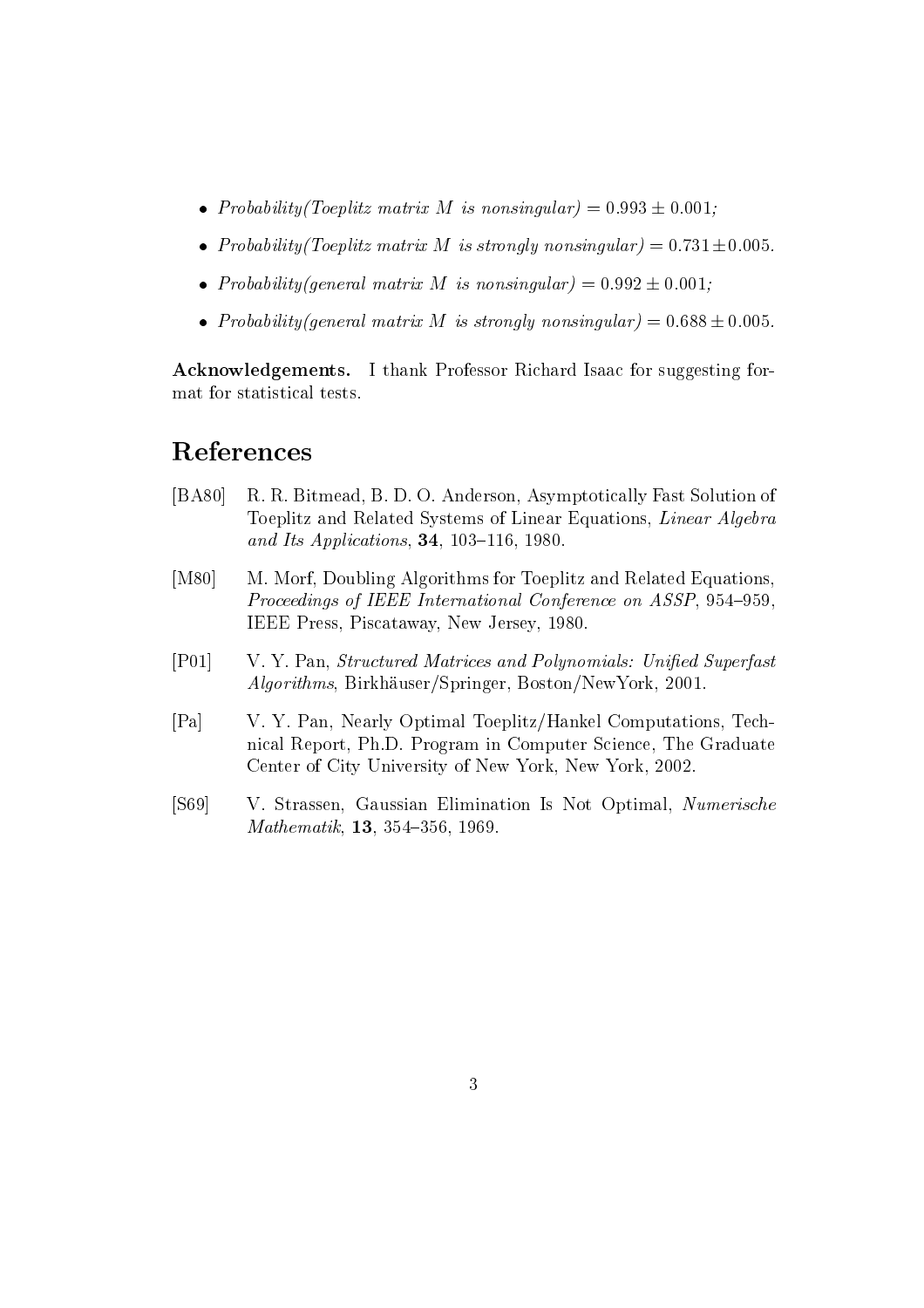# Appendix

|          | $n=5$  | $n=10$  | $n=50$  | $n = 100$ |
|----------|--------|---------|---------|-----------|
| $g=0$    | 29,986 | 28,781  | 28,940  | 28,781    |
| $g=1$    | 58,637 | 57,679  | 57,884  | 57,782    |
| $g=2$    | 77,650 | 76,817  | 77,047  | 77,104    |
| $g=3$    | 88,399 | 87,916  | 88,000  | 88,080    |
| $g=4$    | 94,102 | 93,888  | 93,943  | 93,921    |
| $g=5$    | 97,046 | 96,911  | 96,963  | 96,937    |
| $g=6$    | 98,519 | 98,414  | 98,483  | 98,452    |
| $g=7$    | 99,245 | 99,180  | 99,212  | 99,235    |
| $g=8$    | 99,634 | 99,598  | 99,590  | 99,620    |
| $g=9$    | 99,820 | 99,791  | 99,783  | 99,806    |
| $g = 10$ | 99,911 | 99,894  | 99,892  | 99,899    |
| $g = 11$ | 99,956 | 99,957  | 99,950  | 99,953    |
| $g=12$   | 99.977 | 99,977  | 99,978  | 99,980    |
| $g = 13$ | 99,985 | 99,992  | 99,991  | 99,992    |
| $g = 14$ | 99,992 | 99,996  | 99,993  | 99,995    |
| $g=15$   | 99,993 | 99,997  | 99,996  | 99,998    |
| $g = 16$ | 99,995 | 99,999  | 99,999  | 99,998    |
| $g=17$   | 99,998 | 99,999  | 99,999  | 99,998    |
| $g=18$   | 99,999 | 100,000 | 99,999  | 99,999    |
| $g = 19$ | 99,999 | 100,000 | 100,000 | 100,000   |
| $g = 20$ | 99,999 | 100,000 | 100,000 | 100,000   |

Table 1: Number of times a random general matrix  $M$  is nonsingular over  $\mathbb{Z}_q$  out of 100,000 samples for  $q=2^{g+1}$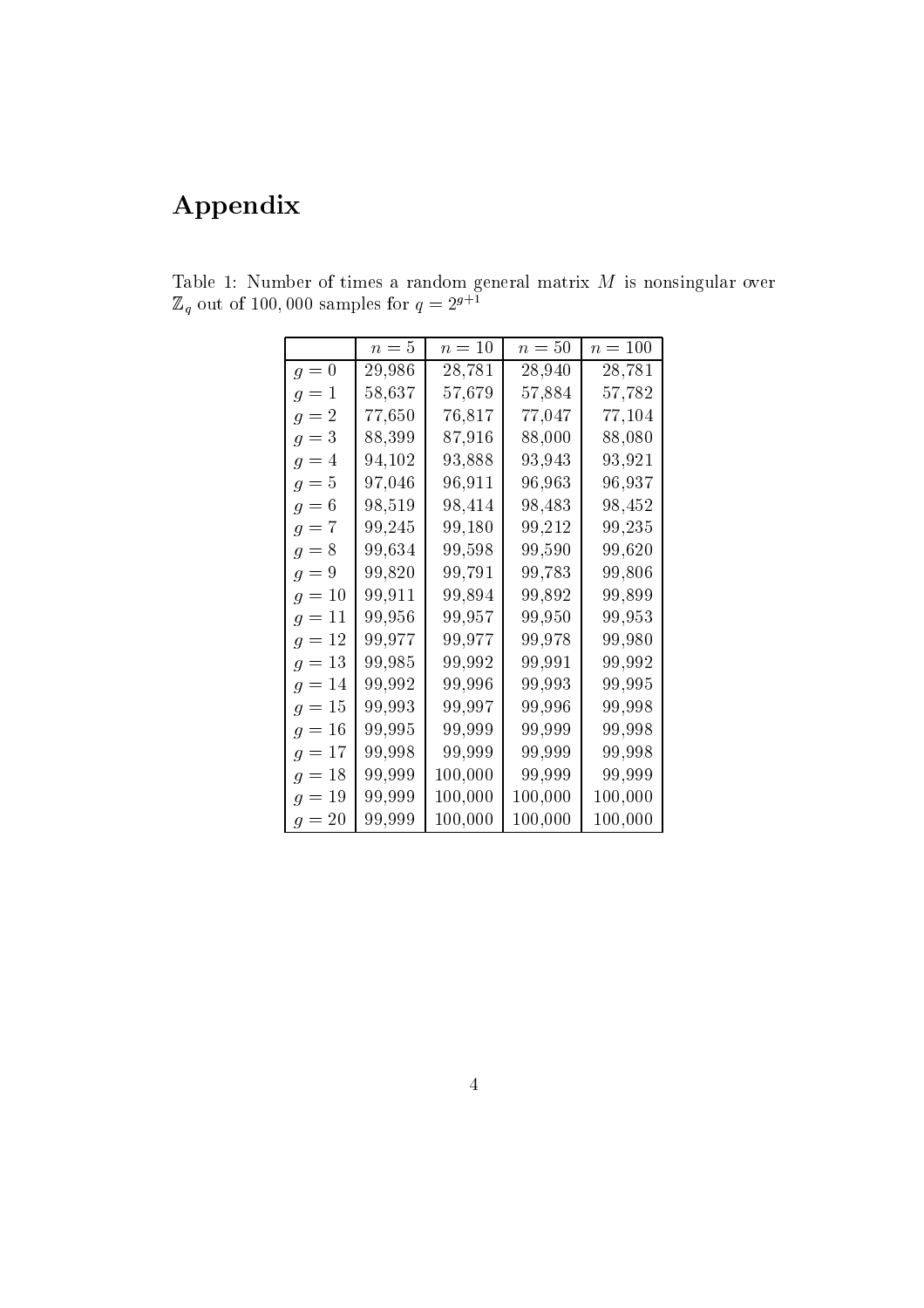|          | $n=5$      | $n=10$     | $n=50$ | $n = 100$  |
|----------|------------|------------|--------|------------|
| $g=0$    | 3,139      | 93         | 0      | 0          |
| $g=1$    | 18,018     | 3,001      | 0      | 0          |
| $g=2$    | 41,353     | 15,653     | 5      | 0          |
| $g=3$    | 63,254     | $37,\!406$ | 566    | 1          |
| $g=4$    | 78,891     | 59,785     | 6,440  | 374        |
| $g=5$    | 88,518     | 76,762     | 23,843 | 5,681      |
| $g=6$    | $94{,}042$ | 87,455     | 47,873 | 22,908     |
| $g=7$    | 96,948     | 93,386     | 68,784 | 46,996     |
| $g=8$    | 98,402     | 96,580     | 82,731 | 68,572     |
| $g=9$    | 99,164     | 98,253     | 90,944 | 82,738     |
| $g=10$   | 99,577     | 99,121     | 95,323 | $90{,}927$ |
| $g=11$   | 99,789     | 99,553     | 97,669 | 95,353     |
| $g=12$   | 99,886     | 99,769     | 98,792 | 97,582     |
| $g=13$   | 99,934     | 99,877     | 99,403 | 98,779     |
| $g = 14$ | 99,965     | 99,947     | 99,707 | 99,371     |
| $g=15$   | 99,978     | 99,967     | 99,854 | $99{,}662$ |
| $g=16$   | 99,983     | 99,984     | 99,917 | 98,836     |
| $g=17$   | 99,986     | 99,990     | 99,963 | 99,914     |
| $g=18$   | 99,987     | 99,994     | 99,982 | 99,947     |
| $g=19$   | 99,987     | 99,994     | 99,988 | 99,970     |
| $g=20$   | 99,988     | 99,995     | 99,992 | $99{,}983$ |

Table 2: Number of times a random general matrix  $M$  is strongly nonsingular over  $\mathbb{Z}_q$  out of 100,000 samples for  $q = 2^{g+1}$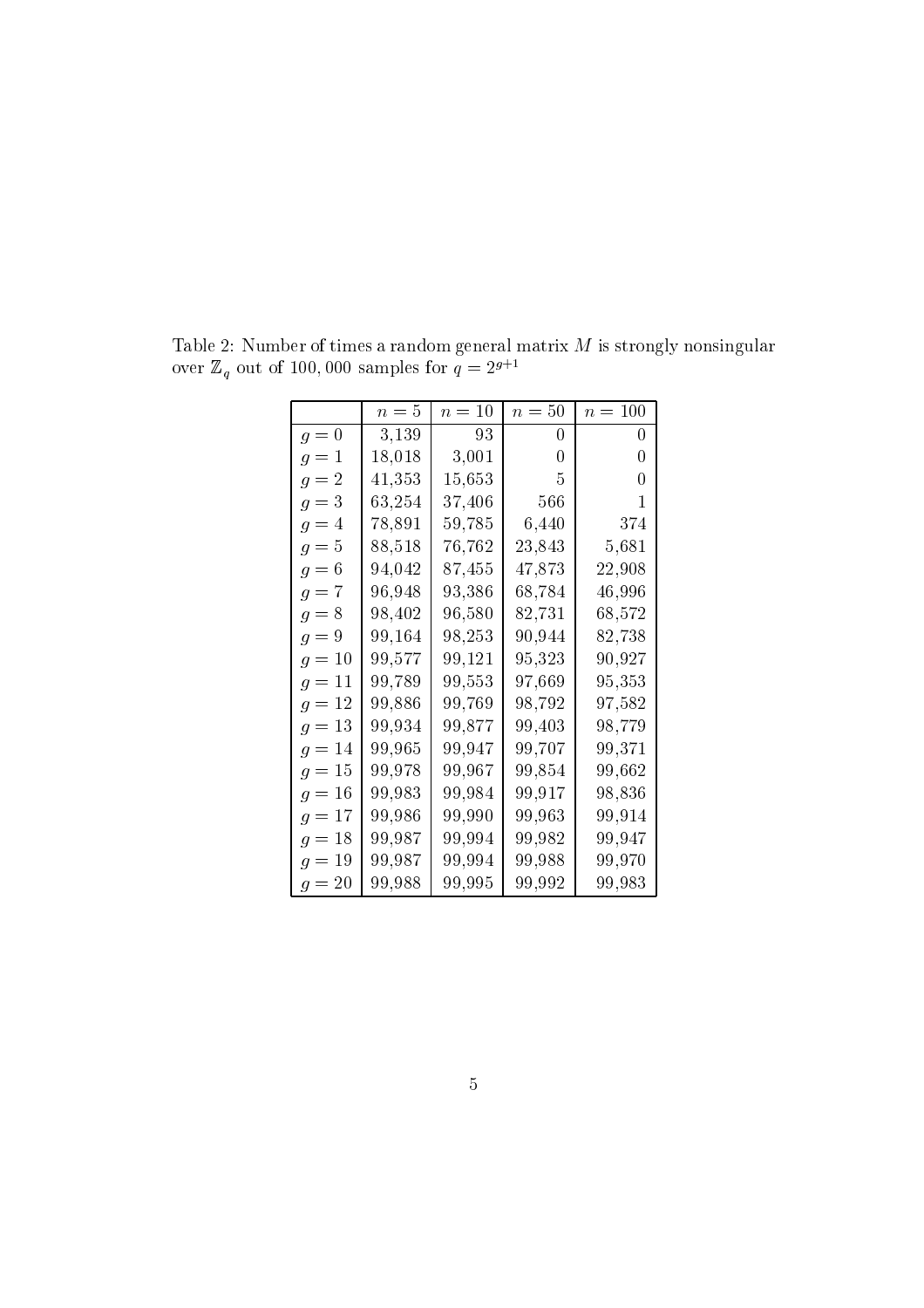|          | $n=5$   | $n=10$  | $n=50$  | $n = 100$ |
|----------|---------|---------|---------|-----------|
| $g=0$    | 50,068  | 49,773  | 50,021  | 50,157    |
| $g=1$    | 68,707  | 68,502  | 68,969  | 68,717    |
| $g=2$    | 82,867  | 82,697  | 82,940  | 82,692    |
| $g=3$    | 90,399  | 90,421  | 90,478  | 90,432    |
| $g=4$    | 94,941  | 94,953  | 95,020  | 95,017    |
| $g=5$    | 97,258  | 97,315  | 97,293  | 97,265    |
| $g=6$    | 98,669  | 98,640  | 98,574  | 98,610    |
| $g=7$    | 99,329  | 99,311  | 99,257  | 99,243    |
| $g=8$    | 99,661  | 99,653  | 99,613  | 99,594    |
| $g=9$    | 99,834  | 99,837  | 99,801  | 99,814    |
| $g = 10$ | 99,915  | 99,926  | 99,901  | 99,906    |
| $g = 11$ | 99,958  | 99,963  | 99,951  | 99,960    |
| $g = 12$ | 99,978  | 99,982  | 99,970  | 99,981    |
| $g = 13$ | 99,992  | 99,993  | 99,986  | 99,991    |
| $g = 14$ | 99,996  | 99,997  | 99,993  | 99,996    |
| $g=15$   | 99,999  | 99,999  | 99,996  | 99,996    |
| $g=16$   | 99,999  | 99,999  | 99,997  | 99,997    |
| $g = 17$ | 100,000 | 100,000 | 99,998  | 99,998    |
| $g = 18$ | 100,000 | 100,000 | 100,000 | 100,000   |
| $g=19$   | 100,000 | 100,000 | 100,000 | 100,000   |
| $g=20$   | 100,000 | 100,000 | 100,000 | 100,000   |

Table 3: Number of times a random Toeplitz matrix  $M$  is nonsingular over  $\mathbb{Z}_q$  out of 100,000 samples for  $q=2^{g+1}$